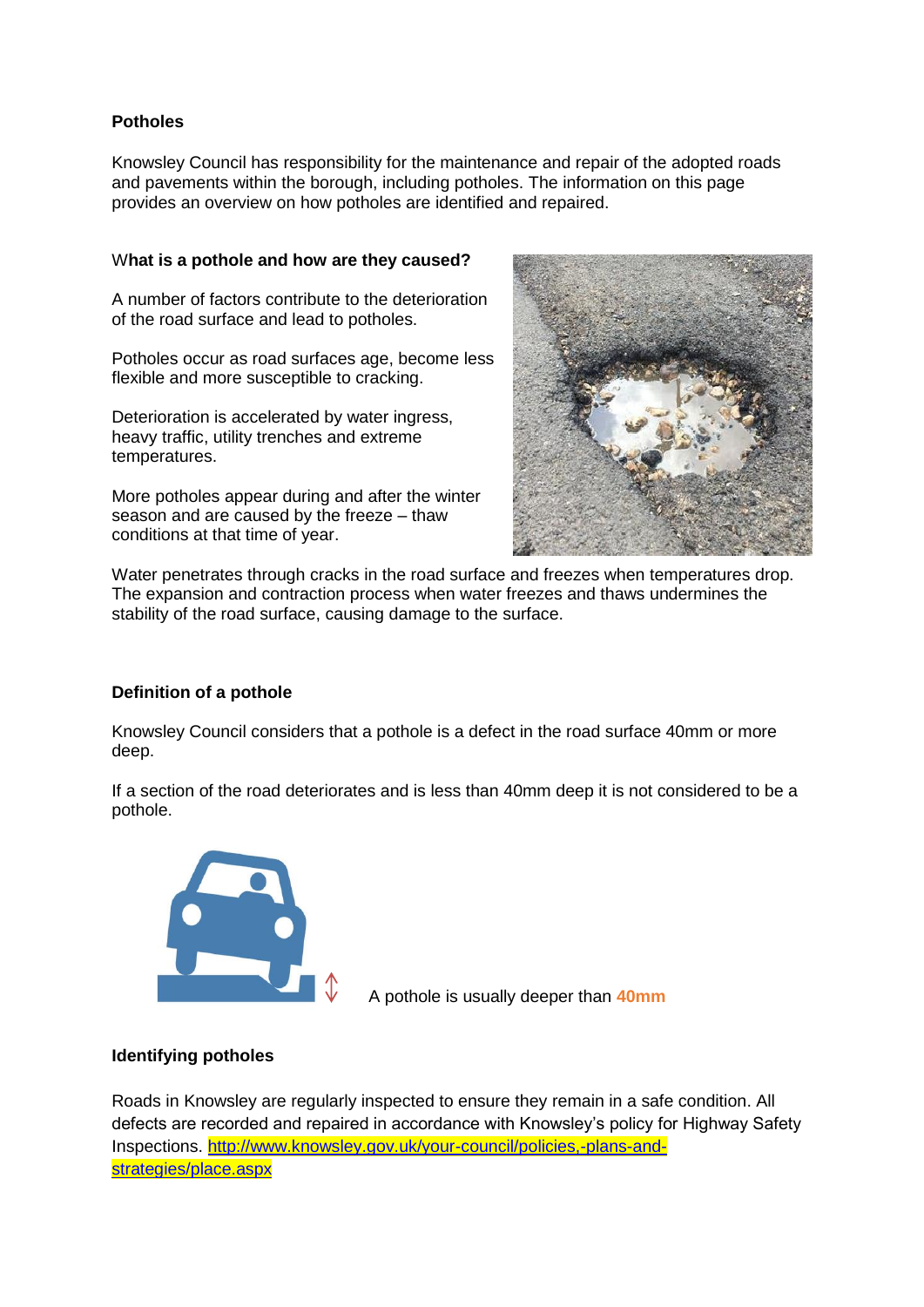The frequency of inspections is based on the road type and the traffic using it.

| Category       | Category<br><b>Name</b>         | <b>Short Description</b>                                                                                                                               | <b>Long Description</b>                                                                                                                                                                                                                                                                                                                                                               | <b>Frequency</b> |
|----------------|---------------------------------|--------------------------------------------------------------------------------------------------------------------------------------------------------|---------------------------------------------------------------------------------------------------------------------------------------------------------------------------------------------------------------------------------------------------------------------------------------------------------------------------------------------------------------------------------------|------------------|
| 1              | Motorway                        | Limited access<br>motorway<br>regulations apply                                                                                                        | Routes for fast moving long distance<br>traffic. Fully grade separated and<br>restrictions on use.                                                                                                                                                                                                                                                                                    | Weekly           |
| 2              | Strategic<br>Route              | Trunk and some<br>Principal 'A' roads<br>between Primary<br><b>Destinations</b>                                                                        | Routes for fast moving long<br>distance traffic with little frontage<br>access or pedestrian traffic.<br>Speed limits are usually in<br>excess of 40 mph and there are<br>few junctions. Pedestrian<br>crossings are either segregated<br>or controlled and parked vehicles<br>are generally prohibited.                                                                              | 1 month          |
| 3a             | Main<br>Distributor             | Major Urban<br>Network and Inter-<br>Primary Links.<br>Short - medium<br>distance traffic                                                              | Routes between Strategic Routes<br>and linking urban centres to the<br>strategic network with limited<br>frontage access. In urban areas<br>speed limits are usually 40 mph<br>or less, parking is restricted at<br>peak times and there are positive<br>measures for pedestrian safety.                                                                                              | 1 month          |
| 3 <sub>b</sub> | Secondary<br><b>Distributor</b> | Classified Road (B<br>and C class) and<br>unclassified urban<br>bus routes carrying<br>local traffic with<br>frontage access and<br>frequent junctions | In rural areas these roads link the<br>larger villages and HGV<br>generators to the Strategic and<br>Main Distributor Network. In built<br>up areas these roads have 30<br>mph speed limits and very high<br>levels of pedestrian activity with<br>some crossing facilities including<br>zebra crossings. On street<br>parking is generally unrestricted<br>except for safety reasons | 1 month          |
| 4a             | Link Road                       | Roads linking<br>between the Main<br>and Secondary<br><b>Distributor</b><br>Network with<br>frontage access<br>and frequent<br>junctions               | In rural areas these roads link the<br>smaller villages to the distributor<br>roads. They are of varying width<br>and not always capable of<br>carrying two way traffic. In urban<br>areas they are residential or<br>industrial interconnecting roads<br>with 30 mph speed limits random<br>pedestrian movements and<br>uncontrolled parking                                         | 3 monthly        |
| 4b             | Local<br>Access<br>Road         | Roads serving<br>limited numbers of<br>properties carrying<br>only access traffic                                                                      | In rural areas these roads serve<br>small settlements and provide<br>access to individual properties<br>and land. They are often only<br>single lane width and unsuitable<br>for HGVs. In urban areas they<br>are often residential loop roads or                                                                                                                                     | 12 monthly       |

**Table 1: Carriageways**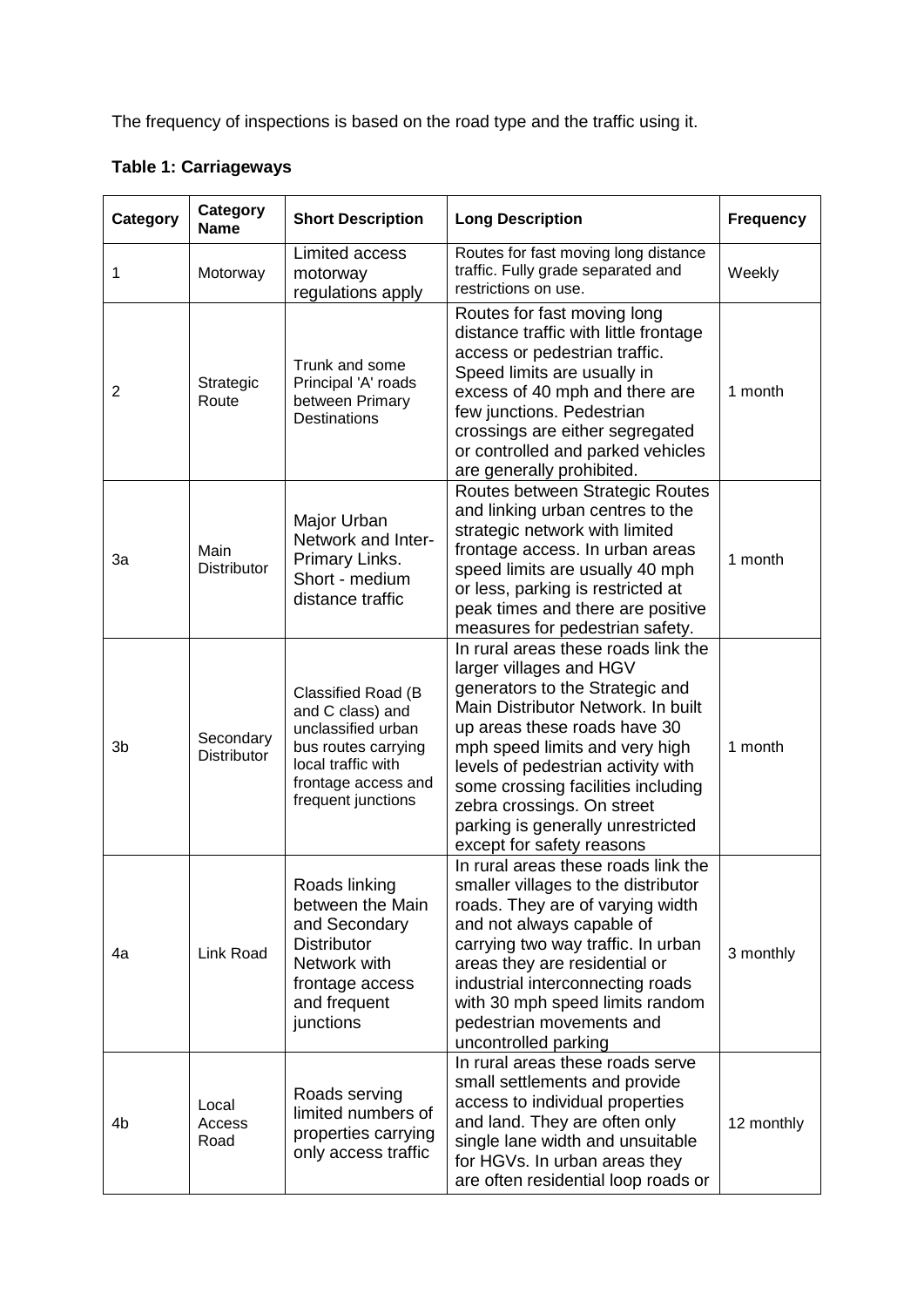| cul-de-sacs. |  |
|--------------|--|
|              |  |
|              |  |
|              |  |
|              |  |

# **Table 2: Footways**

| Category       | Category<br><b>Name</b> | <b>Short Description</b>          | <b>Long Description</b>                                                                                                                                                                                                              | <b>Frequency</b> |
|----------------|-------------------------|-----------------------------------|--------------------------------------------------------------------------------------------------------------------------------------------------------------------------------------------------------------------------------------|------------------|
| 1(a)           | Footway                 | Prestige Walking<br>Zone          | Very busy areas of towns and<br>cities with high public space and<br>street scene contribution                                                                                                                                       | 1 month          |
| 1              | Footway                 | <b>Primary Walking</b><br>Route   | Busy urban shopping and<br>business areas and main<br>pedestrian routes.                                                                                                                                                             | 1 month          |
| $\overline{2}$ | Footway                 | Secondary<br><b>Walking Route</b> | Medium usage routes through<br>local areas feeding into primary<br>routes, local shopping centres<br>etc.                                                                                                                            | 3 monthly        |
| 3              | Footway                 | Link Footway                      | Linking local access footways<br>through urban areas and busy<br>rural footways                                                                                                                                                      | 6 monthly        |
| 4              | Footway                 | <b>Local Access</b><br>Footway    | Footways associated with low<br>usage, short estate roads to the<br>main routes and cul-de-sacs.                                                                                                                                     | 12 monthly       |
| A              | Cycleway                |                                   | Cycle lane forming part of the<br>carriageway, commonly 1.5<br>metre strip adjacent to the<br>nearside kerb. Cycle gaps at<br>road closure point (no entries<br>allowing cycle access).                                              | As for<br>Roads  |
| В              | Cycleway                |                                   | Cycle track, a highway route for<br>cyclists not contiguous with the<br>public footway or carriageway.<br>Shared cycle/pedestrian paths,<br>either segregated by a white line<br>or other physical segregation, or<br>un-segregated. | 6 monthly        |
| С              | Cycleway                |                                   | Cycle trails, leisure routes<br>through open spaces. These are<br>not necessarily the responsibility<br>of the highway authority, but may<br>be maintained by an authority<br>under other powers or duties.                          | 12 monthly       |

Potholes and other defects may occur between these inspections - particularly following adverse weather conditions. This is why it is important that people reporting them.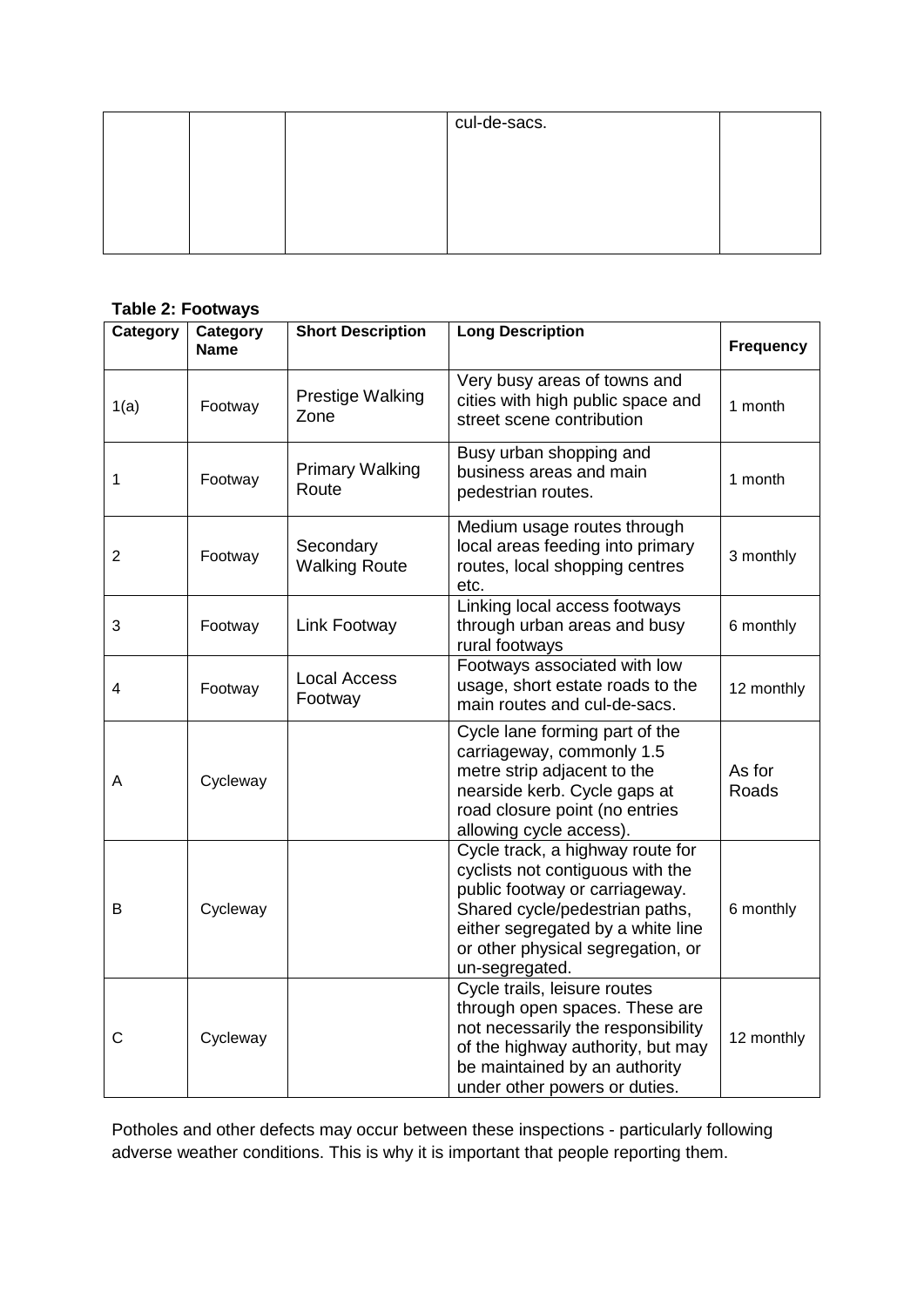## **What are the response times for repairing potholes?**

The severity of the pothole and the urgency of repair is determined by the risk it poses to road users. Factors taken into account include location, size and depth of pothole; traffic type, speed and volume; road type, alignment and visibility and also the position in relation to road width.

**Category 1** - defects that represent an immediate or imminent hazard, where not to provide an immediate response could significantly endanger the safety of road users will be made safe or repaired within **2 hours**.

**Category 2** - defects that fall within the investigation levels below will be made safe or repaired within **24 hours**.

**Category 3** - defects that fall within the investigation levels below will be made safe or repaired within **14 days**.

**Category 4** - defects that fall within the investigation levels below will be made safe or repaired within **28 days**.

#### **How are potholes repaired?**

Repairs will be completed within the timescales above and carried out by the council's term maintenance contractor.

Permanent repairs will be carried out straight away. In some circumstances a temporary repair is carried out as a short term measure, with a permanent repair scheduled soon after.

Temporary repairs will also be considered when there is extensive patching or resurfacing works programmed.

A typical permanent repair would see the area of road around the pothole cut out to give a clean vertical edge. Any loose material is removed from the area being repaired and is then painted with liquid bituminous binder. The area is filled with a hot bitumen bound material which is raked and compacted to the level of the surrounding road.

#### **Performance management**

Performance will be monitored and managed appropriately with the aim of achieving the following response times:

| <b>Response Times:</b>   |                          |  |  |  |
|--------------------------|--------------------------|--|--|--|
| <b>Response Category</b> | <b>Target % repaired</b> |  |  |  |
| Category 1 - 2 hours     | 98%                      |  |  |  |
| Category 2 – 24 hours    | 95%                      |  |  |  |
| Category 3 – 14 days     | 95%                      |  |  |  |